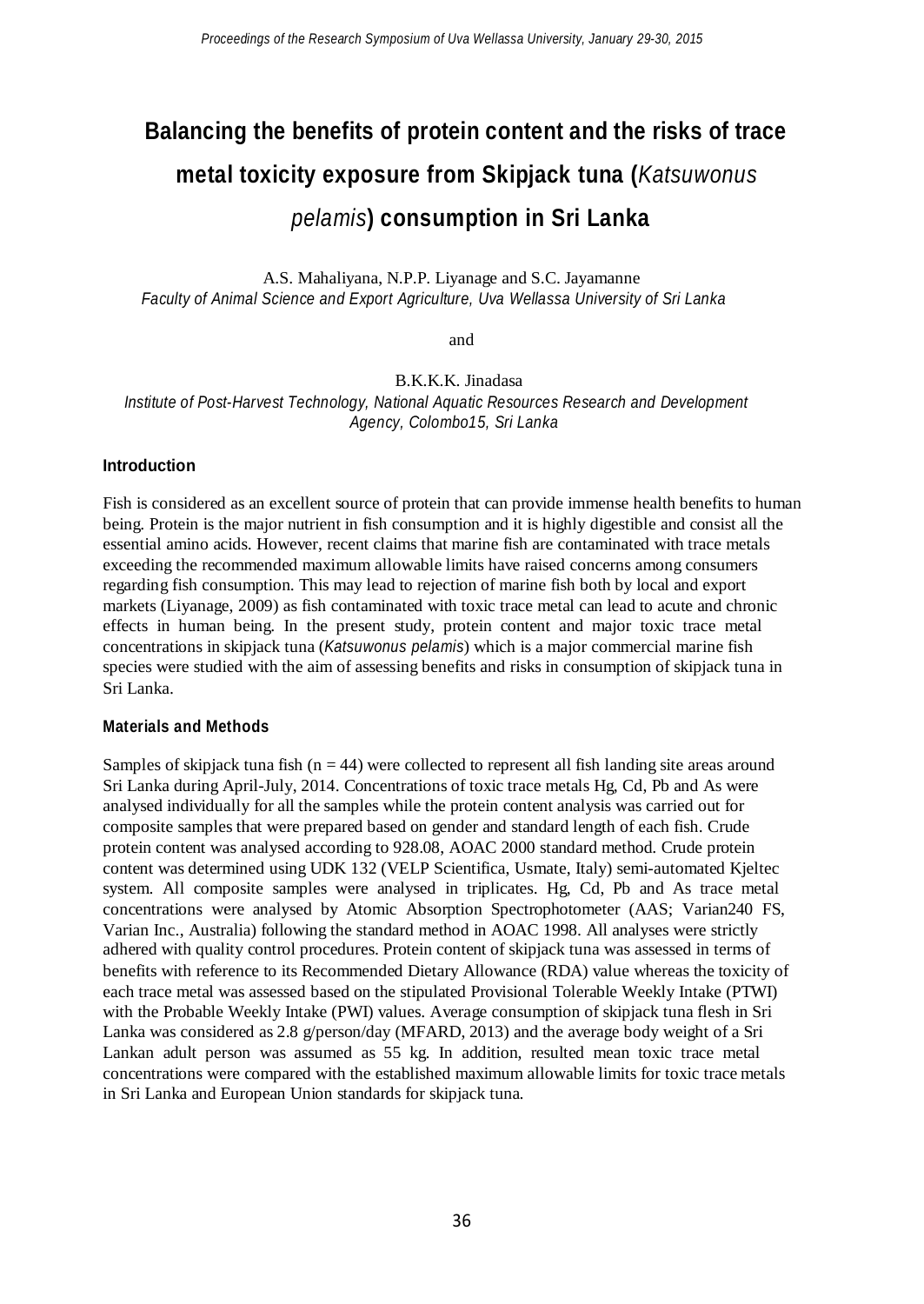## **Results and Discussion**

In order to determine the recovery percentage in crude protein analysis, spiked samples with (NH4)2SO<sup>4</sup> were used and the recovery values were maintained within the acceptable range of 90- 110%. The method of trace metal analysis was evaluated for its suitability in terms of their respective Limit Of Detection (LOD) and recovery levels using spiked samples and certified quality control materials. Calculated recovery values for all the trace metals were within the expected recovery range of 80%-120%.

The mean standard length of the analysed skipjack tuna fish was 47.4±3.9 cm and the range was 36- 56 cm whereas the mean total weight was  $2.2\pm 0.5$  kg and it had a variation of 1.1 - 4.2 kg. Among the analysed specimens 24 were males and 20 were females.

Table 1: Protein content (%) of the flesh of skipjack tuna and other major tuna species\*

|               | Skipjack tuna <sup>a</sup> | Yellowfin tuna b | Bigeye tunab     |
|---------------|----------------------------|------------------|------------------|
| Crude protein | $24.13 \pm 2.01$           | $23.52 \pm 0.61$ | $23.72 \pm 0.16$ |

\* Data are expressed as mean±SD on a fresh weight basis

<sup>a</sup> The present study

Peng *et al*., 2013 b

*\**

As per the results obtained, skipjack tuna is a good source of protein (Table 1). The resulted percentage value for protein content of skipjack tuna was compared with the values recorded by Peng *et al*., 2013 for other major commercially important tuna species; yellowfin and bigeye tuna (Table 1). This shows that skipjack tuna is similar in terms of protein content; the major targeted nutrient in fish, with yellowfin and bigeye tuna. The resulted percentage value in this study for crude protein content in skipjack tuna slightly differs with the results of certain previous studies. This could be due to the variation of protein content in fish according to the seasonal changes as described by Clucas and Ward, 1996. Although skipjack tuna is a rich source of protein, the obtained value for the contribution for RDA value was lower (1.2%). The major reason to gain this lower value is the average skipjack tuna consumption in Sri Lanka is still a lower value (2.8 g/person/day).

Table 2: Provisional Tolerable Weekly Intake (PTWI) and Probable Weekly Intake (PWI) values of Hg, Cd, Pb and As

| Toxic trace      | $PTWI^*(mg/kg \text{ of body})$ | Provisional Tolerable | Probable Weekly |
|------------------|---------------------------------|-----------------------|-----------------|
| metal            | weight)                         | Weekly Intake (mg)    | Intake $(mg)$   |
| Hg               | 0.005                           | 0.275                 | 0.0025          |
| $_{\mathrm{Cd}}$ | 0.007                           | 0.385                 | 0.0003          |
| Ph               | 0.025                           | 1.375                 | 0.0001          |
| As               | 0.015                           | 0.825                 | 0.0180          |

WHO/FAO Joint Expert Committee on Food Additives and Contaminants

According to the results of the present study, all the recorded mean values for toxic trace metal concentrations were lower  $(0.13\pm0.06 \text{ Hg}, 0.02\pm0.01 \text{ Cd}, 0.01\pm0.01 \text{ Pb} \text{ and } 0.92\pm1.12 \text{ As in mg/kg}).$ All the recorded mean values were well below the established maximum allowable limits for toxic trace metals in Sri Lanka and European Union standards in terms of seafood safety. The resulting of lower concentrations for all the toxic trace metals could be due to the reason that skipjack tuna is a